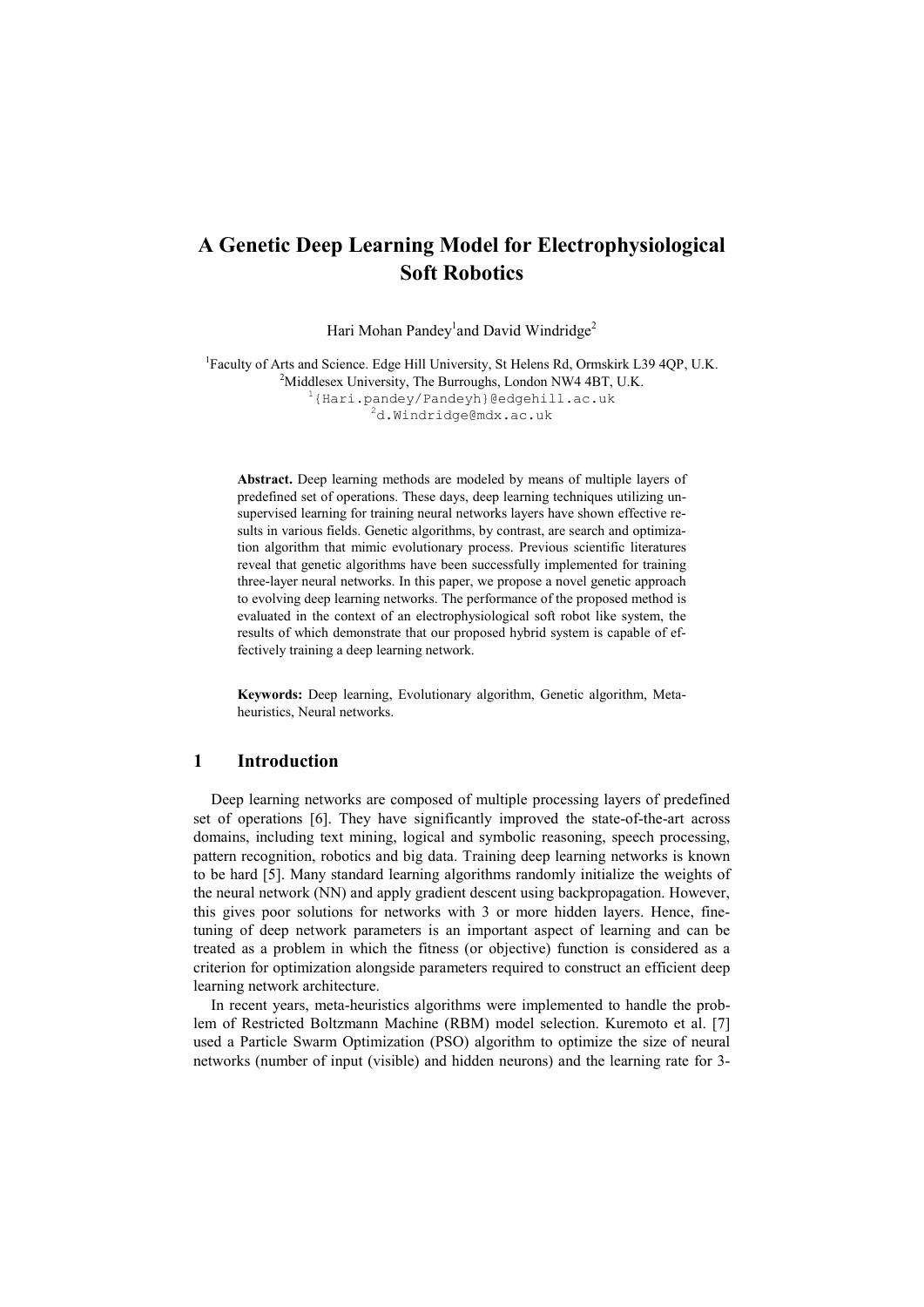layer deep network of RBMs. Liu et al. [8] suggested a Genetic Algorithm (GA) based system for optimization of RBM. Later on, Levy et al. [9] proposed a hybrid approach  $(GA + RBM)$  for unsupervised feature learning, which was used for automatic painting classification. In [9], GA was applied to evolve weights of the RBM. Rodrigues et al. [10] employed Cuckoo Search (CS) algorithm for the fine-tuning of parameters of a Deep Belief Network (DBN). In order to validate the effectiveness results were compared against other meta-heuristic algorithms such as Harmony Search (HS), Improved Harmony Search (IHS) and PSO. Rosa et al. [11] utilized a Firefly algorithm for learning the parameters of DBN. They also took other optimization algorithms (HS, IHS and PSO) for performance comparison. Papa et al. [12] proposed a HS based method for fine tuning the parameter of a DBN, obtaining more accurate results than comparable methodologies. Horng [13] showed the implementation of Artificial Bee Colony (ABC) algorithms for calibration of the parameters of DBNs. Experimental results showed the superiority of the ABC and Firefly algorithms over HS, HIS and PSO algorithms. Authors [21] [22] have shown the utility of fuzzy controller system for parameters tuning. But in this paper, we have not yet included fuzzy based system for quantifying the DNN parameters.

The aforementioned results reveal that meta-heuristic algorithms can be employed successfully for fine-tuning of parameters of deep learning networks. A comprehensive work on parameter calibration was presented in [12], though the authors suggest that better results can be achieved through Evolutionary Algorithms (EAs). GAs have been found very effective in several areas including grammar inference [14] [15] [16] [17] [20], function optimization [18], time tabling [19]. Considering this view, we propose a hybrid deep learning mechanism which utilizes the merits of GAs to enhance Gradient Decent in backpropagation learning. Therefore, the main contributions of this paper are threefold: (a) introducing a GA-based approach to deep auto-encoder learning, (b) enhancing the working of gradient decent in backpropagation and (c) filling the gap in research regarding application of meta-heuristic algorithms to deep learning model selection.

The remainder the paper is organized as follows: Section 2 presents a background on Deep Auto-Encoders. Section 3 presents our methodology for the application of Genetic Algorithms to Deep Learning Networks. Computational simulation and results are shown in Section 4. Finally, Section 5 states conclusions and future plans.

#### **2 Training of a Deep Autoencoder**

In this section, we set the context for the deep learning network used for creating the current system. An auto-encoder is an unsupervised neural network where input and output neurons are kept equal to follow a certain optimization goal. For output neuron *i* set to  $y_i = x_i$ , where  $x_i$  and  $y_i$  respectively represents the value of input and output neurons. A hidden layer is introduced between input and output layers following the convention: "*number of neuron in the hidden layer is less than those in the input and output layers*" which helps the neural network in learning a higher level representation by introducing an information bottleneck. Backpropagation methods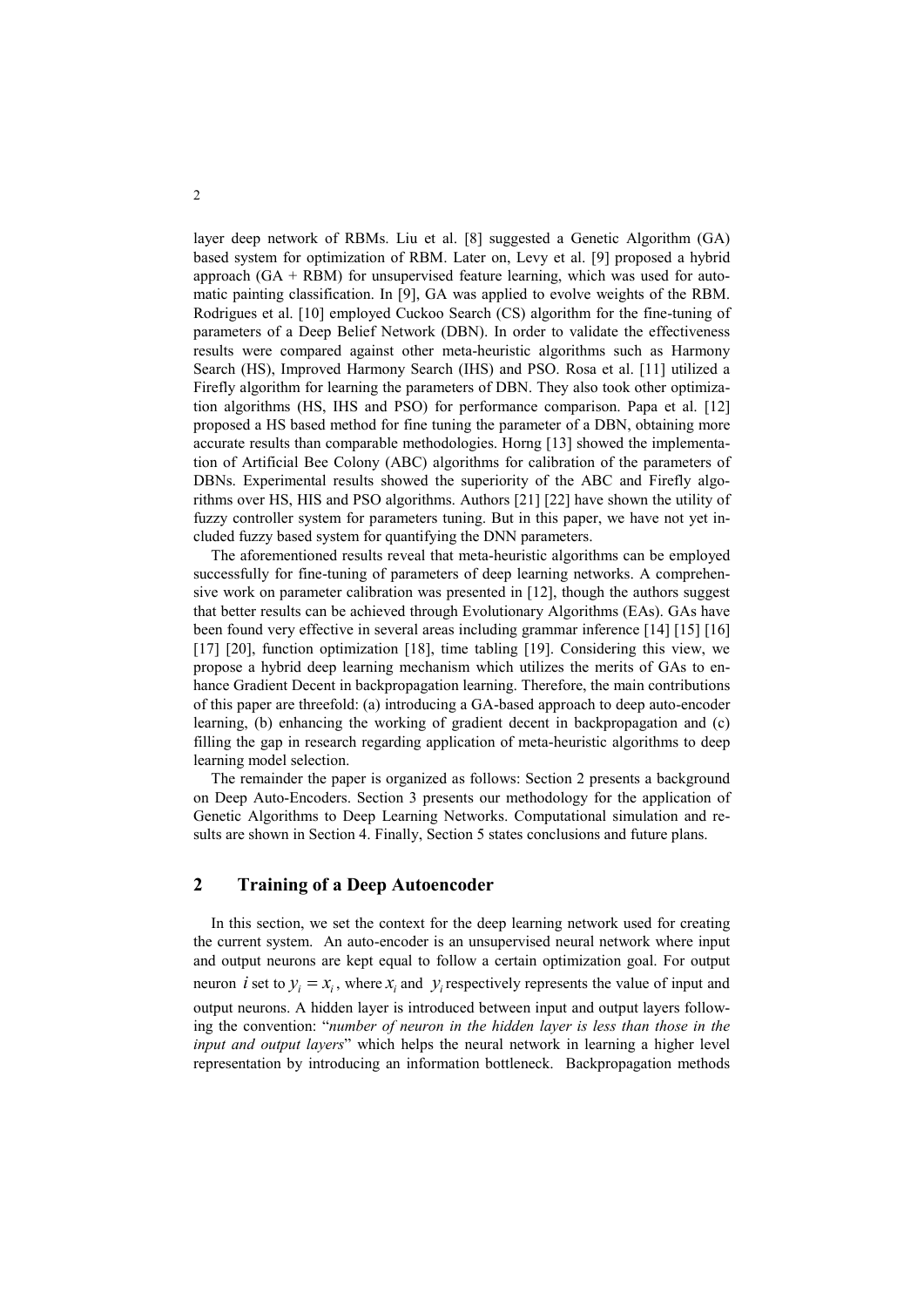are usually employed for training of an auto-encoder. Once training is over, the decoder layer can be discarded and, the values of the encoder layer fixed, so that it cannot be modified further. At this stage, the output of hidden layer is considered as input to a new auto-encoder. This new auto-encoder can be trained in a similar fashion. The whole structure encompasses a stack of layers referred to as a deep auto-encoders or deep belief network. The deep belief networks can be utilized for supervised and unsupervised classification utilizing the implicit higher-level representation.

# **3 Methodology Adapted for Training Deep Autoencoder**

In this paper, we introduce a GA-based method for training a deep neural network (deep autoencoder in our case). GA is a metaheuristic search and optimization algorithm proposed by Holland [2] that has been successfully implemented for training of neural networks [3]. More specifically, GAs have been employed as a substitute for the backpropagation methods. By contrast, we here propose to use GAs in conjunction with backpropagation to enhance the overall performance of deep neural networks.

We thus implement, as a proof-of-concept, a simple GA based deep learning network for the electrophysiological soft robot like system as described in [1]. During the training phase of the auto-encoder, we store multiple sets of weights  $(W)$  for each layer and these weights are used to create a population for the GA, where each chromosome represents one set of weights. We determine the fitness of each chromosome using equation (1).

$$
F = \sum_{t=1}^{T} \left( f_{initial} + \left( f_{diff} - \left( 1 - \frac{P_m}{P_M} \right) \right) \right) \tag{1}
$$

Where,  $f_{initial}$ : the initial fitness value (=0, in the beginning of the execution),  $f_{\text{diff}}$ : difference in the position of organism (green dot) after eating food (blue dot) from initialization and the end of T actuation cycles/time step (in our case  $T = 130$ ),  $P_m$ : penalty matrix and  $P_M$ : maximum penalty matrix.



**Fig. 1.** A simple example of crossover and mutation operations used during simulation.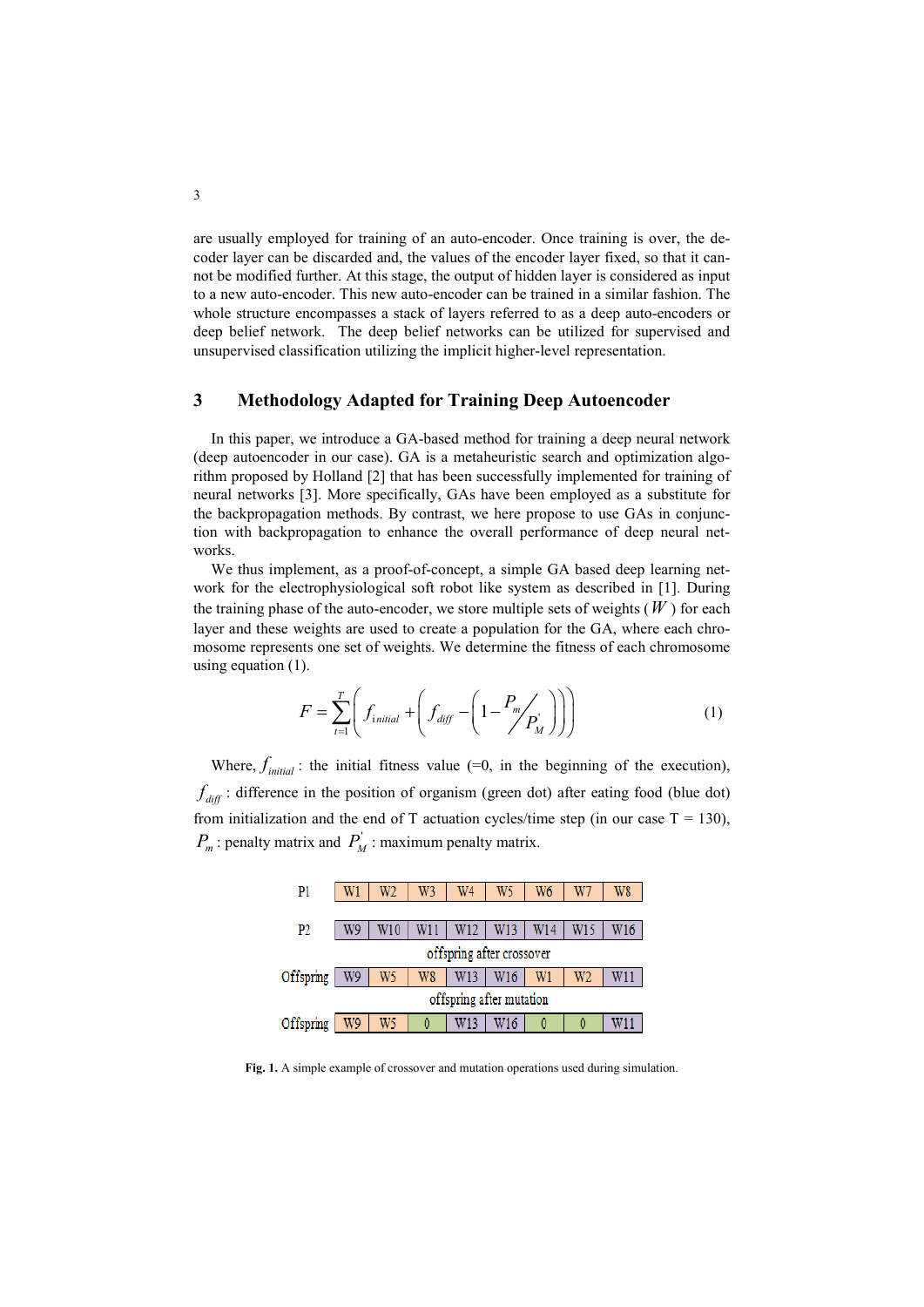The fitness value of all the chromosomes is determined and then sorted in descending order of their value. Next, we utilize backpropagation to update the weights of the high ranking chromosomes and discard the lower ranked chromosomes from the pool by removing them from the population. We apply a uniform selection strategy to selection the chromosomes, so that all chromosomes have equal probability of selection for the next generation regardless of the fitness values of the chromosome. In our system, we use the fitness value to determine which chromosomes are to be removed from the population.

In order to perform the crossover operation, a couple of parent populations are selected. Then, by selecting weights randomly from each parent the new offspring is created. On the other hand, the mutation operation is performed by replacing a selection of weights with zero values in the offspring. We demonstrate the crossover and mutation operations via the simple example depicted in Figure 1.

Crossover and mutation operations are powerful mechanisms for introducing diversity in the population; - David and Greental [4] indicate that gradient descent methods such as backpropagation are susceptible to trapping in local minima. By adding the merits (in particular recombination operations) of a GA, we can alleviate propensity for the system to get stuck at local optima.

In the preceding we set a maximum number of generations as the termination criteria. At the end of this process, the best value of the chromosomes are selected and shared among all the chromosomes of the new layer of the auto-encoder. Hence, the new layer currently being trained only contains the best value of the chromosomes, helping to improve the performance of the overall system.

### **4 Computational Simulation and Results**

All the experiments are conducted on Anaconda Spider (Tensorflow) with python 3.5. For our experiments we used a simple electrophysiological robot like system as presented in [1]. The problem setup in our case consists of a DNN with a stack of 4 layers (50 neurons at  $1<sup>st</sup>$  layer, whereas other three layers consist of 40, 30 and 20 neurons. We train each layer separately: we started training with 40 - 30 layers, then utilize the 30 output neurons as inputs to the 30 - 20 layers.

We used a simple GA (SGA) with the following configuration: population size  $=$ 100, chromosome size = 15, crossover rate = 0.6, mutation rate = 0.4 and termination condition = maximum number of generations =  $100$ .

We executed the GA based deep learning network 30 times (independent runs with identical initial conditions) and collated the results. The objective function is the cost function in our experimental setup; the cost function is called once every generation (after a cycle of 130 time steps a generation is said to be complete). The fitness function value depends upon both: the collisions between the organism (green dot) and food particles (blue dot) as shown in Figure 2.

When an organism coincides with a food particle, the fitness function value of that organism is updated and the food particle reappears at a new random location. In the second case, when an organism collides with any other organism, then we penalize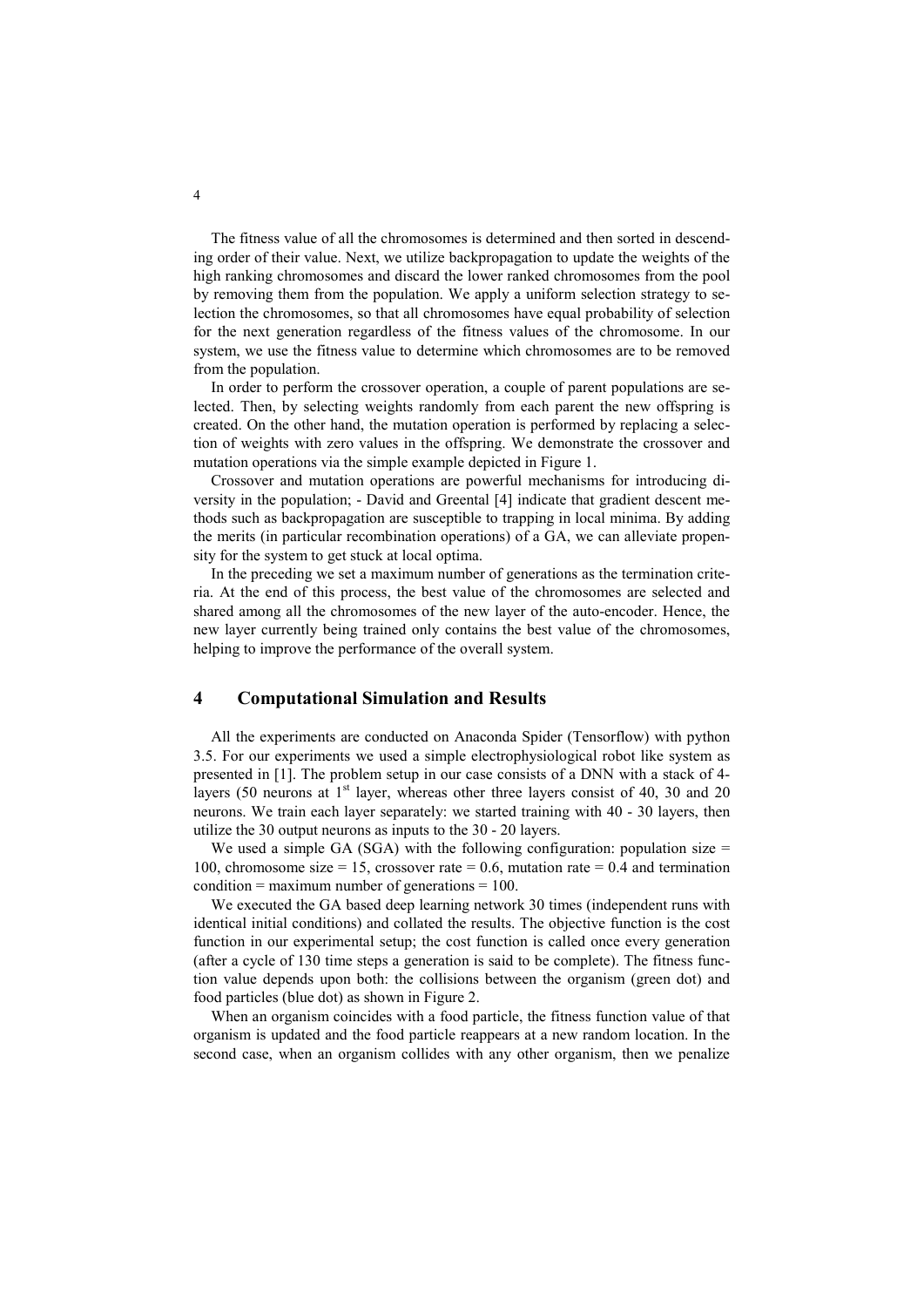the system. In each iteration, the GA provides training to the network in layered manner, identifies the closet food particle, determines the direction of the food particle and based on the response updates the position and velocity of the organism. We record the best, average and worst fitness value for each generation (graphically shown Figure 3).





Gen:20, Time\_Step: 79 Gen:26, Time\_Step:117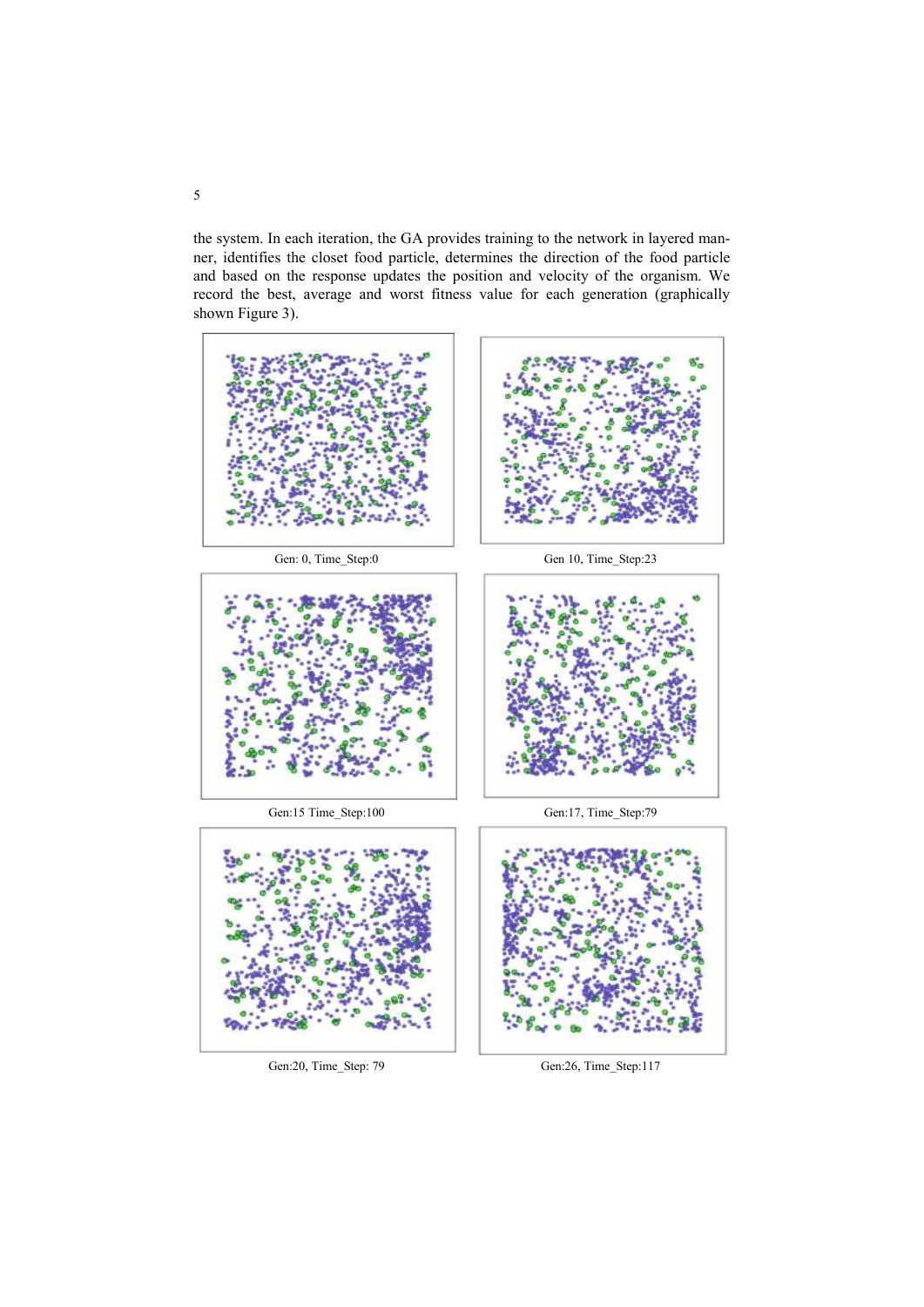

Gen:95, Time\_Step:75 Gen:97, Time\_Step:124

**Fig.2.** Simulation results of GA based deep learning network in different generations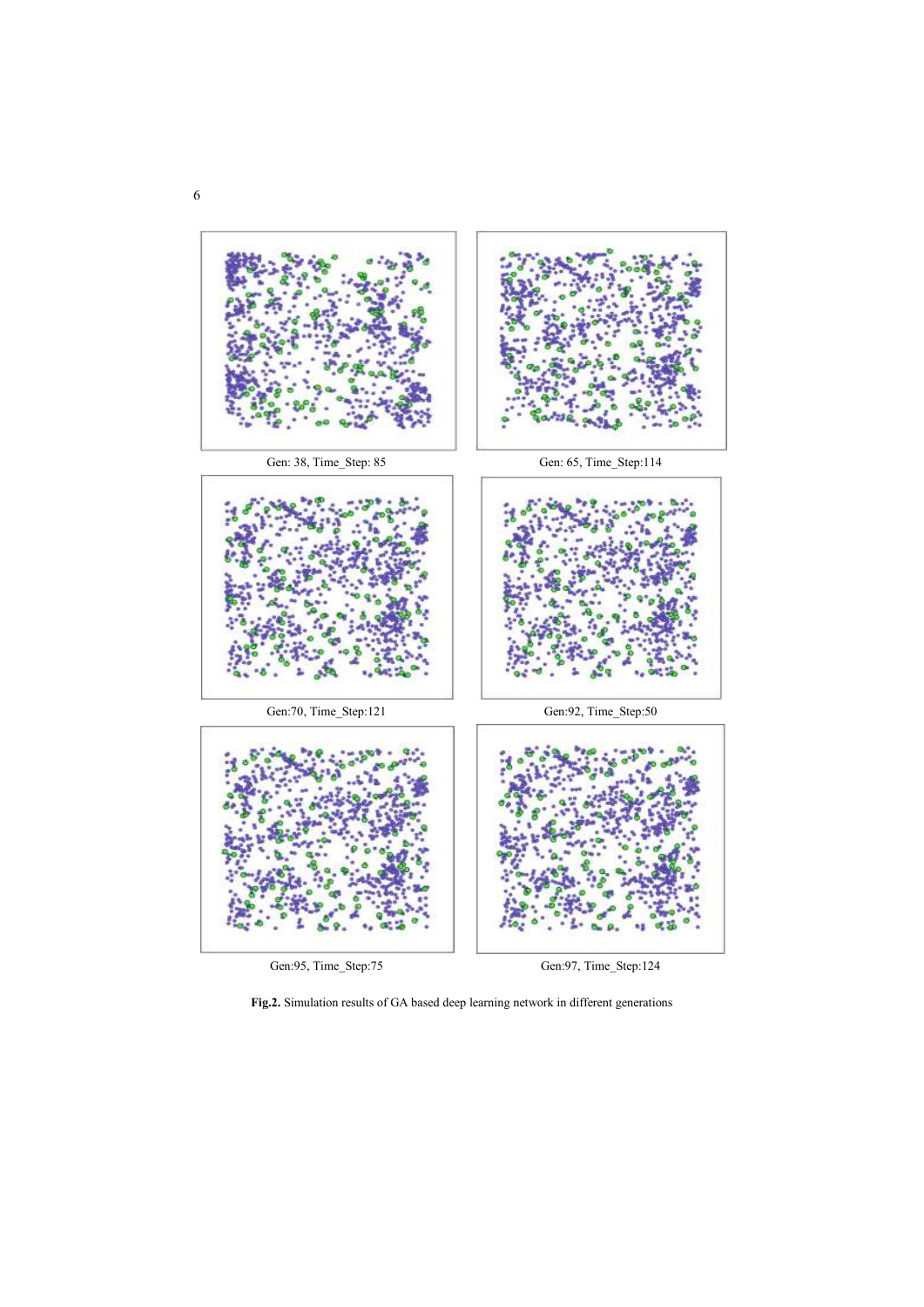

**Fig. 3.**Average fitness value Vs generation (first 20 iterations) chart for the best, average and worst fitness values recorded for 30 independent runs with total time step 130.

# **5 Concluding Remarks and Future Plans**

This paper has presented a GA-based approach to applying evolution to a deep learning network problem. Initial results suggest that GAs can be utilized for the training of deep learning networks not just an alternative to backpropagation methods as in previous work, but can rather work in conjunction with backpropagation effectively solve the deep learning optimization problem. Our experiments utilizes an auto-encoder, we believe that the same method can be generalized to other forms of deep learning network architectures.

In regards to future work, we aim to compare the performance of GA-based training methods with other meta-heuristic approaches and gradient descent methods, and to extend the method for de-noising auto-encoders and implement a similar system for training deep Boltzmann machines. In addition, we aim to develop a GA based deep learning system for autonomous driving.

**Acknowledgment.** Authors would like to acknowledge financial support from the Horizon 2020 European Research project DREAM4CARS (#731593).

#### **References**

- 1. Cheney N.,MacCurdy R., Clune J. and LipsonH. "*Unshackling evolution: evolving soft robots with multiple materials and a powerful generative encoding*." Proceedings of the 15th annual conference on Genetic and evolutionary computation, pp. 167-174, ACM, 2013.
- 2. Holland J. H. "Adaptation in natural and artificial systems: an introductory analysis with applications to biology, control and artificial intelligence". MIT press, 1992.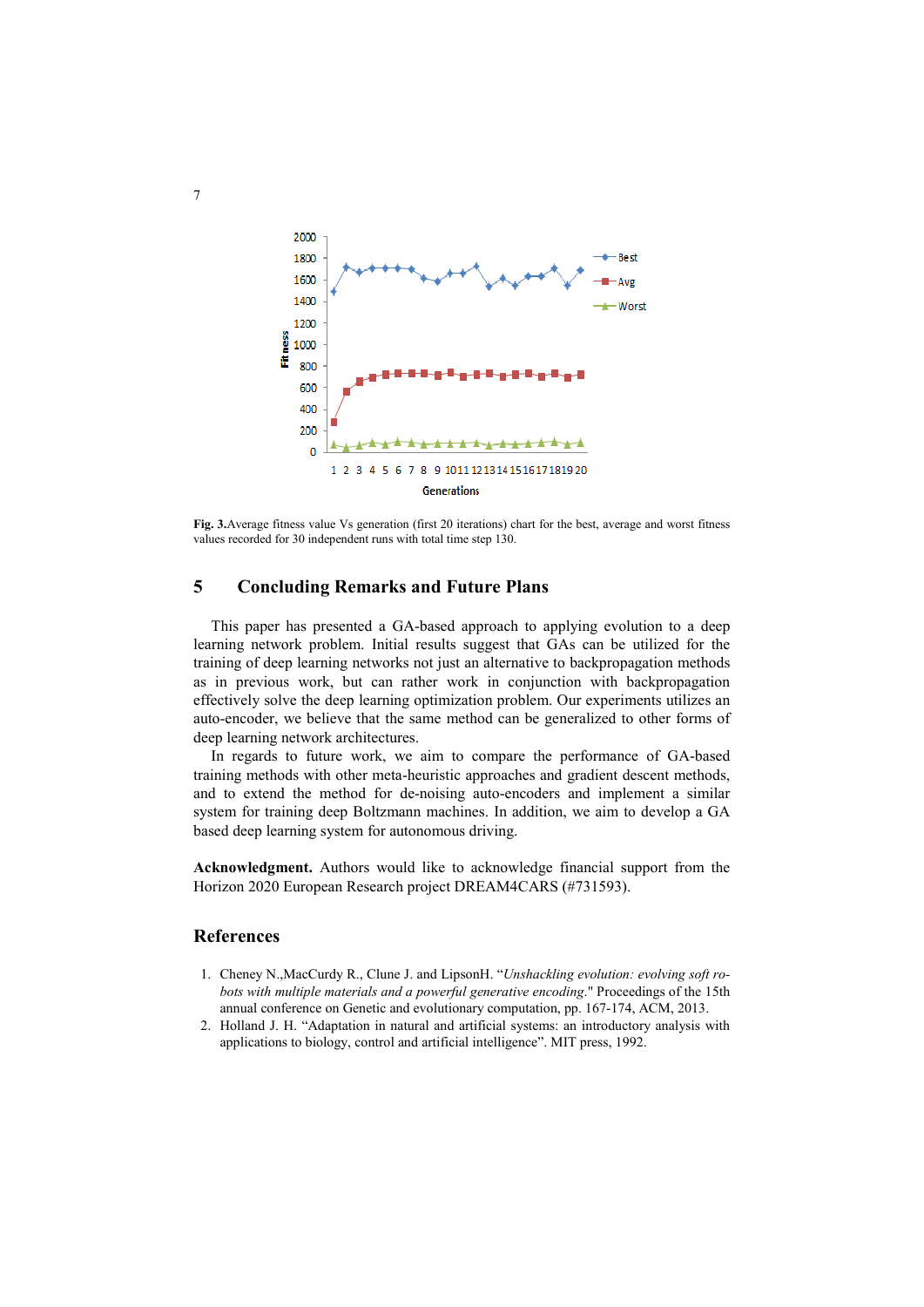- 3. Schaffer J.D., Whitley D. and Eshelman L. J. "*Combinations of genetic algorithms and neural networks: A survey of the state of the art*." Combinations of Genetic Algorithms and Neural Networks, 1992, COGANN-92. International Workshop on. IEEE, 1992.
- 4. David O.E. and Greental I."*Genetic algorithms for evolving deep neural networks*." In Proceedings of the Companion Publication of the 2014 Annual Conference on Genetic and Evolutionary Computation (pp. 1451-1452). ACM, 2014.
- 5. Larochelle H., Bengio Y., Louradour J. and Lamblin P."*Exploring strategies for training deep neural networks*". Journal of machine learning research, 10(Jan), pp. 1-40, 2009.
- 6. Pandey H.M. and Windridge D. "*A comprehensive classification of deep learning libraries*." In: International Congress on Information and Communication Technology, Feb 2018, London, UK.
- 7. Kuremoto, T., Kimura, S., Kobayashi, K., and Obayashi, M. "*Time series forecasting using restricted boltzmann machine.*" In International Conference on Intelligent Computing (pp. 17-22), 2012, Springer, Berlin, Heidelberg.
- 8. Liu, K., Zhang, L. M., and Sun, Y. W. "*Deep Boltzmann machines aided design based on genetic algorithms.*" In Applied Mechanics and Materials (Vol. 568, pp. 848-851), 2014, Trans Tech Publications.
- 9. Levy, E., David, O. E., & Netanyahu, N. S. "*Genetic algorithms and deep learning for automatic painter classification*." In proceedings of the 2014 Annual Conference on Genetic and Evolutionary Computation, pp. 1143-1150, 2014, ACM.
- 10. Rodrigues, D., Yang, X. S., and Papa, J. P. "*Fine-tuning deep belief networks using cuckoo search.*" In Bio-Inspired Computation and Applications in Image Processing, pp. 47-59, 2017.
- 11. Rosa, G., Papa, J., Costa, K., Passos, L., Pereira, C., and Yang, X. S. "*Learning parameters in deep belief networks through firefly algorithm.*" In IAPR Workshop on Artificial Neural Networks in Pattern Recognition, pp. 138-149, 2016. Springer, Cham.
- 12. Papa, J. P., Scheirer, W., & Cox, D. D. "*Fine-tuning deep belief networks using harmony search.*" Applied Soft Computing, 46 (2016), pp. 875-885.
- 13. Horng, M. H."*Fine-Tuning Parameters of Deep Belief Networks Using Artificial Bee Colony Algorithm.*" DEStech Transactions on Computer Science and Engineering, (aita), 2017.
- 14. Pandey, H.M., Chaudhary A, Mehrotra D. and Kemdall G. "*Maintaining regularity and generalization in data using the minimum description length principle and genetic algorithm: Case of grammatical inference",* Swarm and Evolutionary Computation, Vol. 31, pp. 11-23, Dec. 2016.
- 15. Pandey, Hari Mohan. "Natural language grammar induction using genetic and parallel genetic algorithms and load balancing." *Int. J. Comput. Sci. Technol* 1.1 (2012): 28.
- 16. Pandey, Hari Mohan, Ankit Chaudhary, and Deepti Mehrotra. "Grammar induction using bit masking oriented genetic algorithm and comparative analysis." *Applied Soft Computing* 38 (2016): 453-468.
- 17. Choubey, Nitin Surajkishor, Hari Mohan Pandey, and M. U. Kharat. "Developing genetic algorithm library using Java for CFG induction." *International Journal of Advancement in Technology* (2011).
- 18. Pandey, Hari Mohan, Manjul Rajput, and Varun Mishra. "Performance comparison of pattern search, simulated annealing, genetic algorithm and jaya algorithm." *Data Engineering and Intelligent Computing*. Springer, Singapore, 2018. 377-384.
- 19. Pandey, Hari Mohan. "Solving lecture time tabling problem using GA." Cloud System and Big Data Engineering (Confluence), 2016 6th International Conference. IEEE, 2016.

8